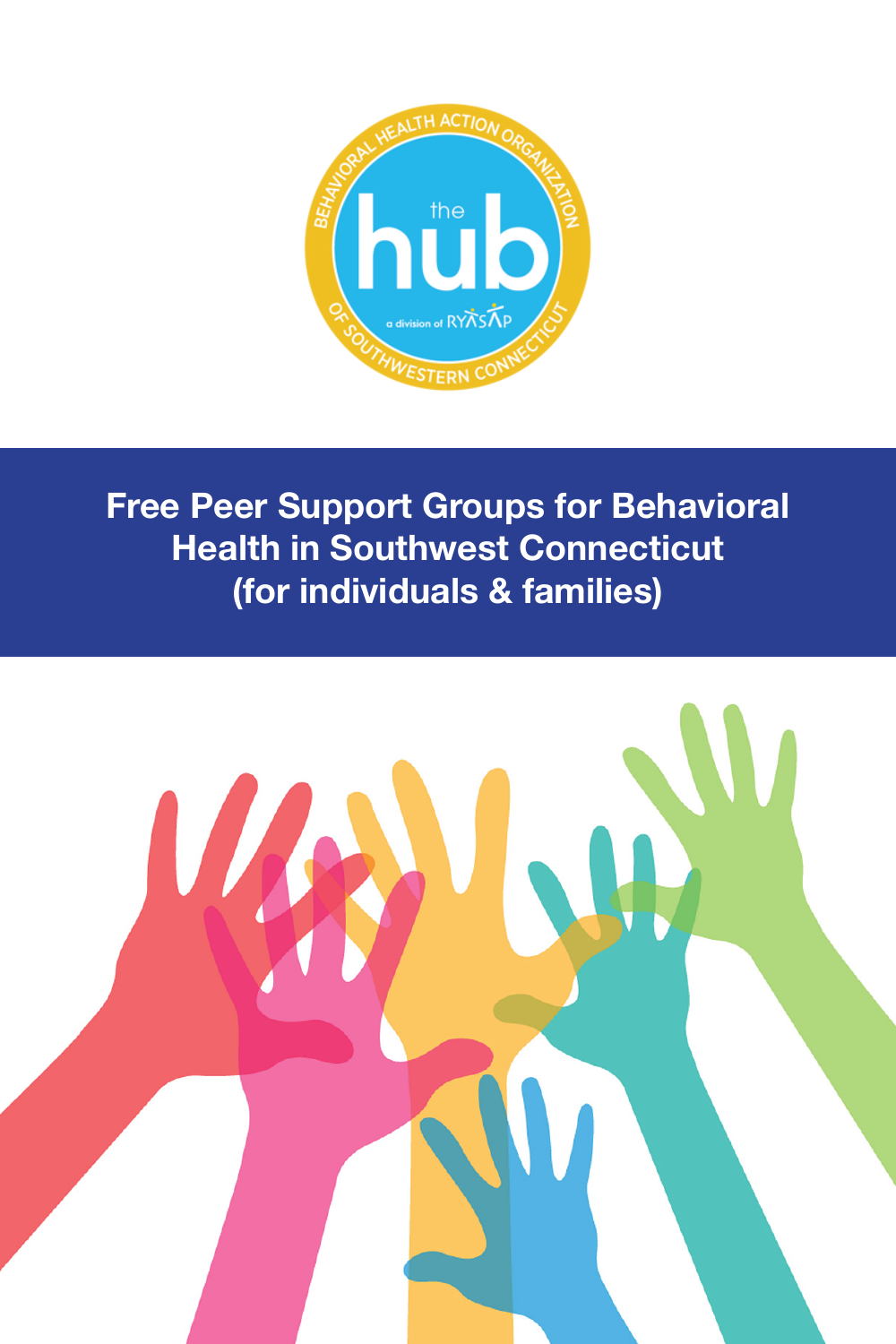

# Visit YouThinkYouKnowCT.org

to learn how to keep you and your family safe from counterfeit prescription pills.

# IT ONLY TAKES ONE PILL! If it's fake, it can be a devastating mistake.



## **CRISIS HOTLINES & WARMLINES**

Hotline services are for those in immediate crisis. Warmlines provide early intervention by providing emotional support to prevent a crisis. If you or someone you know is in immediate danger, call 911.

**Beginning July 16, 2022, you can dial 988 to reach the Suicide Prevention Lifeline.**

## **HOTLINES (ALL AVAILABLE 24/7)**

- National Suicide Prevention Lifeline: 800-273-8255
- Crisis Text Line: text CTL to 741741
- 24/7 Crisis Support: 775-784-8090 or text "ANSWER" to 839863
- Mobile Psychiatric Crisis: 2-1-1- Option 1
- Adult Crisis Telephone Intervention and Options Network (ACTION) Line (18 & over): 800-467-3135
- Kids in Crisis: 203-661-1911
- The Trevor Project for LGBTQ Lives: 866-488-7386
- • CT Domestic Violence Hotline: 800-799-7233 or text "START" to 88788. Chat is also available: [https://www.thehotline.org/]( https://www.thehotline.org/)
- • CT Sexual Assault Hotline: 888-999-5545 or 888-568-8332 (Spanish)
- Substance Use Access Line: 1-800-563-4086
- Problem Gambling Helpline: 1-888-789-7777

#### **WARMLINES**

- Soundview Warmline: 800-921-0359 (Daily, 3PM 9PM)
- • CT Behavioral Health Partnerships Warmline: 877-552-8247 select prompts 1 & 3 (Mon – Fri: 9AM – 5PM)
- JoinRiseBe Statewide Young Adult Peer Initiative/Warmline: 855-6-HOPENOW (Daily, 12PM – 9PM)
- • Reach Out Connecticut: 1-844-TALK-4CT (Mon Thurs: 8:30AM 7PM, Fri: 8:30AM – 6PM, Sat & Sun: 11AM – 7PM). Provides connections or resources for any challenges. Including food or infant supplies, worried about COVID-19, racial injustice, or just need someone to talk to.
- Advocacy Unlimited Let's Connect: 888-770-4478 (Mon Fri: 9AM 5PM)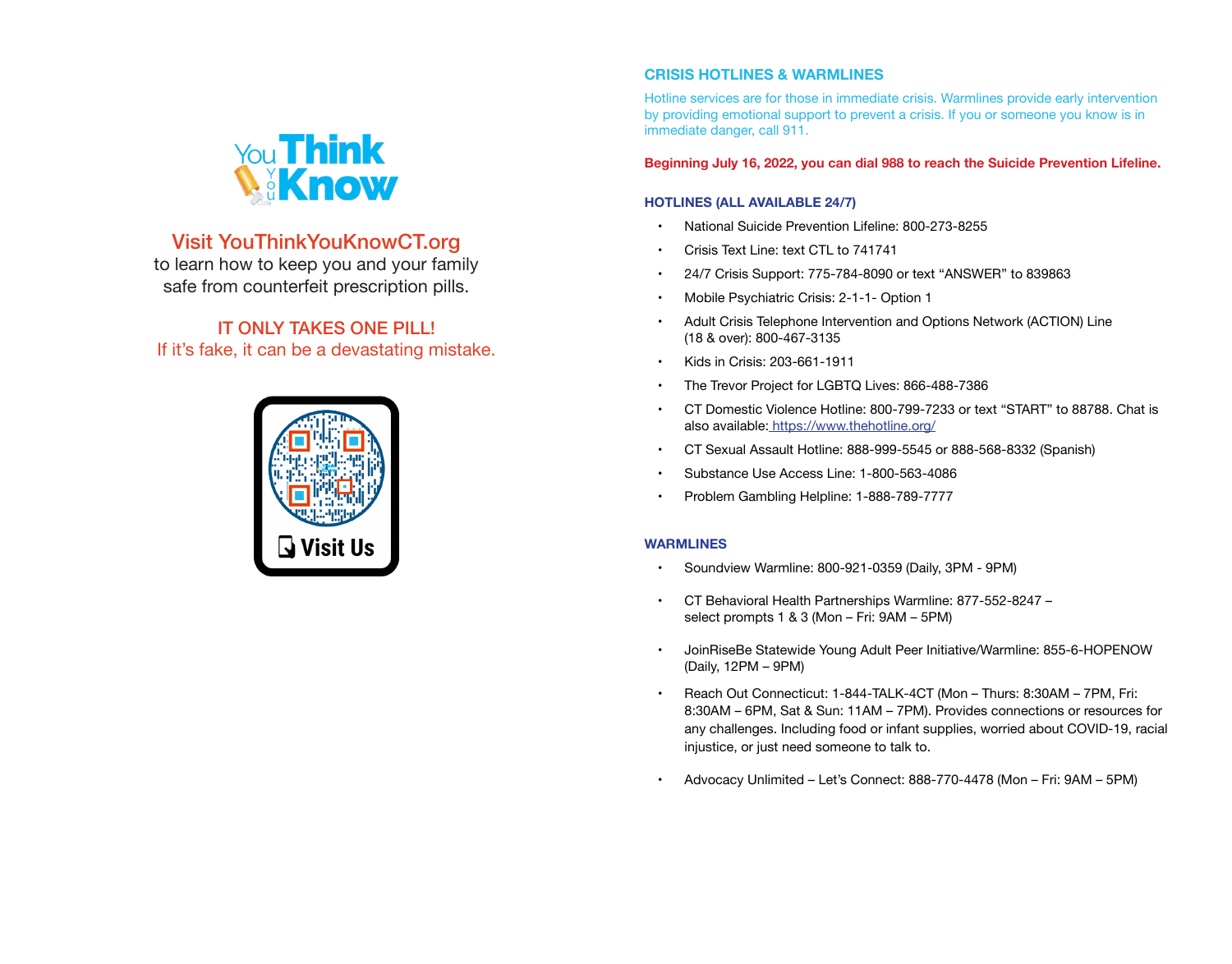## **ESPAÑOL/SPANISH GRUPOS DE APOYO EN ESPAÑOL**

- **• Alcohólicos Anónimos en español**: 855-377-2628.
- **[NAMI](https://www.namisouthwestct.org/online-support):** Grupo de apoyo virtual de amigos y familiares, tercer Miércoles
- [Narcóticos Anónimos](https://ctna.org/find-a- meeting/virtual-meetings/
)
- **Servicios de crisis para víctimas de Asalto Sexual: 888-568-8332**
- • ["SMART Recovery"](https://www.smartrecovery.org/community/calendar.php
)**:** apoyo para problemas de adicción y salud mental
- [CCAR soporte telefónico durante la recuperación](https://53001.callprocrm.com/238369/user_files/webpage/001/form2.htm
)
- [CCAR Lengua Espanola ARM \(Virtual\):](https://us02web.zoom.us/j/247269440) CCAR auspicia la Lengua Espanola Arm cada Jueves de 11:15AM - 12:15PM. Para participar en una conferencia de Zoom, seleccione abajo.
- Grupo de Apoyo en Espanol ACTUALMENTE EN ESPERA HASTA NUEVO AVISO: [www.therowancenter.org/support-groups](http://www.therowancenter.org/support-groups)

*\*Revise nuestra pagina de COVID para mas información pertinente a grupos específicos de apoyo y actividades de salud\** 

#### **AUTISM SPECTRUM**

- • **[Community Autism Socials at Yale](https://www.meetup.com/ProjectCASY/)**: meetup.com/ProjectCASY Social groups for adults with ASD & parents, Online Events.
- • **[GRASP](https://grasp.org/resources)**: www.grasp.org/resources Chat groups with free enrollment to the site, Online. Contact Info: info@grasp.org

#### **BRAIN INJURY**

- **[A.B.I. Resources Connecticut Brain Injury](http://www.ctbraininjury.com): ctbraininiury.com** Helpline 860-942-0365 \*Note: some of the support groups listed on this site are no longer running due to COVID. Visit the **[website](https://www.ctbraininjury.com/connecticut-brain-injury-groups-ct )** for contact info for different groups.
- • **[Brain Injury Alliance of Connecticut](http://www.biact.org)**: biact.org. Online Tele-meetings, Zoom. Visit the **[website](http://www.biact.org/assets/uploads/files/Support%20Groups/November_Update_%20SG%20COVID19(1).pdf)** for contact info for different groups available.

### **DOMESTIC/SEXUAL VIOLENCE**

- [RCT Women's Center:](https://wcogd.org/services/support-groups/ ) wcogd.org/services/support-groups Online, Virtual Support Groups. Contact Info: 203- 731-5200 ext. 258
- **The Center SOAR:** A group for female victims of domestic violence. Tuesdays, 6:30PM - 8PM. Contact supportgroup@thecenterct.org to register.
- **The Center Voices of Courage:** Online. A group for male survivors of sexual assault or abuse. Mondays, 6:30PM - 8PM. Contact karen.i@thecenterct.org to register.
- **• The Center Breaking the Silence**: Online. A group for female survivors of sexual assualt or abuse. Mondays, 5PM - 6:30PM Contact karen.i@ thecenterct.org to register.
- **The Center Guys' Group:** Online. A group for men in unhealthy relationships or experiencing domestic violence. Tuesdays, 6PM - 7PM. Contact karen.i@thecenterct.org to register.
- • **The Center Support Team**: Online. Workshop for friends or family of sexual assault survivors. Tuesdays, 11AM - 12PM. Contact karen.i@ thecenterct.org to register.
- **[The Rowan Center](https://therowancenter.org/support-groups/):** therowancenter.org/support-groups Online Meetings. Available in English & Spanish. Weekly & Biweekly events. Online Self-Care Art Group. Every other Friday, 2 – 3:30PM. Visit website to sign up. Contact: 203-348-9346 or info@therowancenter.org

### **DUAL DIAGNOSIS**

**[Depression and Bipolar Support Alliance](https://www.supportgroupscentral.com/groups_detail.cfm?cid=18): dbsalliance.org/support** Visit the website to find online meetings.

### **EATING DISORDERS**

- **[National Eating Disorders Association \(NEDA\)](https://www.nationaleatingdisorders.org/help-support/contact-helpline): nationaleatingdisorders.** org Online Chat Helpline (Mon - Thurs: 9AM – 9PM & Fri: 9AM – 5PM), call Hotline at 800-931-2237 (Mon – Thurs: 11M – 9PM, Fri: 11AM – 5PM), or text 800-931-2237 (Pilot hours: Mon – Thurs: 3PM – 6PM)
- **[Overeaters Anonymous](https://www.swctoa.org/meeting-list.html): swctoa.org/meeting-list Virtual Online** Meetings, Zoom and Telephone meetings. Visit the website for contact info for different groups.

### **GAMBLING**

- **[Connecticut Council on Problem Gambling](https://ccpg.org/): ccpg.org Call Hotline** 888-789-7777 (24/7) or text "CTGAMB" to 53342 and Online Chat (24/7) **[ccpg.org/chat](http://ccpg.org/chat)**
- **[Connecticut and Western Massachusetts Gamblers Anonymous](https://ctwmaga.org/meetings):** ctwmaga.org/meetings Online, Zoom meetings. Contact Info: 855-222-5542 & ctwmaga@yahoo.com
- **Problem Gambling Helpline: Call 888-789-7777**

### **LGBTQIA+**

**[Coastal CT Counseling - In Person for Teens & Parents of Teens](https://www.coastalconnecticutcounseling.com/group-therapy ): For** LGBTQIA+ teens (13-17) and a separate group for Parents of LGBTQIA+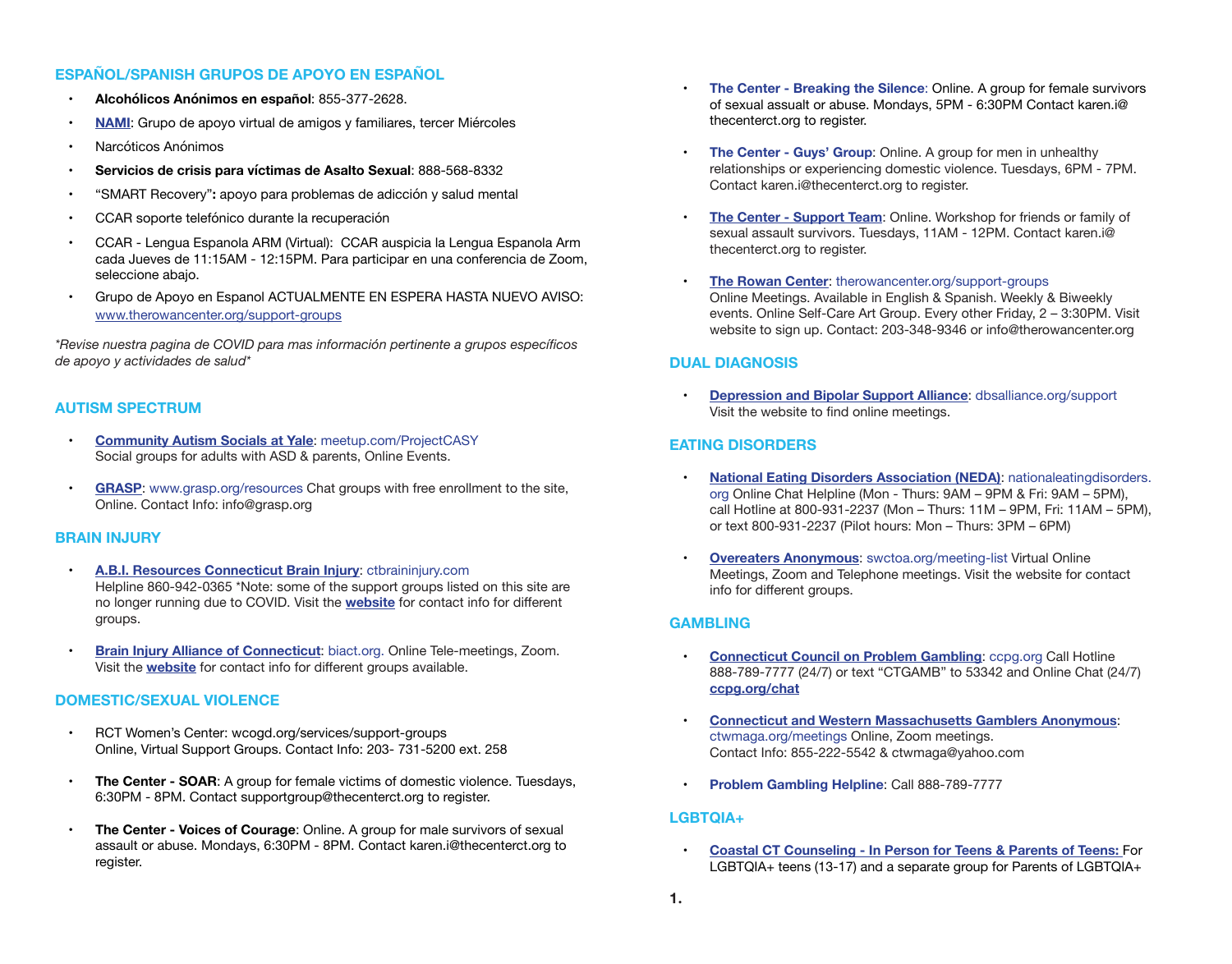Teens. In-Person at Coastal's Southport office at 2960 Post Rd. Wednesdays, 7PM - 8PM. https://www.coastalconnecticutcounseling. com/group-therapy Email Michelle to RSVP - Michelle Bellin, 203-723- 3463, michelle.bellin@coastalconnecticutcounseling.com

#### **Connecticut Pride Center - Triangle Community Center:**

ctpridecenter.org Various Online & In-Person Meetings. Groups include Peer Support Groups (Autism & Anxiety, Bisexuals & Allies, Nonbinary Support, Outstanding Warriors, PFLAG Norwalk, Triangle Transgender Society), Recovery Groups (AA & NA), Social Groups (Adventure, Coffee Talk, GAYmes Night, Nerd Night, Intersect POC, Horror Movie), Wellness Groups (Adult Dinner, Creative Writing, Pride & Joy), and Youth & Young Adults Groups (Transgender & Gender Questioning, YA Space, Youth Hangout, Creative Writing, Community Dinner). For more information and to RSVP, visit: [https://ctpridecenter.org/programs/groups/](https://ctpridecenter.org/programs/groups/ )

**Kids in Crisis - Stamford Lighthouse LGBTQ Youth Group:** Tuesday & Thursdays, 5PM - 7PM. Zoom or In Person at The Fish Church, Stamford. Visit: [www.kidsincrisis.org/get-help/lighthouse/](https://www.kidsincrisis.org/get-help/lighthouse/) for updated details, address and/or Zoom link.

**NAMI - Rainbow Connections: namict.org/find-support** Online Meetings, Zoom. Every first and third Thursdays of every month at 6PM. Contact Info: Val – vlepoutre@namict.org or Serena – 650-561-5525

- **[Trans Lifeline](https://translifeline.org/hotline/):** translifeline.org/hotline Call Lifeline (Daily, 5 PM 1 AM) 877-565-8860. Please note these are reduced hours as of Aug. 1, 2021.
- • **[Trevor Project](https://www.thetrevorproject.org/ )**: thetrevorproject.org Call Helpline (24/7) 866-488-7386 Chat Online (24/7) or Text "START" to 678-678 (24/7)

#### **MENTAL HEALTH** (SEE ALSO YOUNG ADULT & ADDITIONAL SUPPORT GROUPS)

- **[Clutterers Anonymous](https://clutterersanonymous.org/meetings/telephone-meetings/): clutterersanonymous.org/meetings Zoom** Meetings, Phone Meetings & Phone Activity Meetings. Visit the website for contact info for different groups and a calendar of events.
- • **[Depression and Bipolar Support Alliance \(DBSA\)](https://www.dbsalliance.org/support/chapters-and-support- groups/online-support-groups/ )**: dbsalliance.org/support Online Support Groups. Call Emergency Hotline: 800-273-8255 or Text "DBSA" to 741- 741. General Info: 800-826-3632
- **[Hearing Voices](https://www.cthvn.org/): cthyn.org Online Zoom Meetings and Call-In Groups.** Visit the website for contact info for different groups. General Contact Info: Skye – 860-952-4050 or scollins@advocacyunlimited.org
- **[Hoarding Support](https://hoardingcleanup.com/hoarding_help_home):** hoardingcleanup.com Online Message Boards and Support Groups. Call Helpline (daily, 8AM – 5PM) 800-462-7337 – can also be used to contact with any questions or concerns.
- • **[NAMI Recovery Support Check Ins](https://namict.org/find-support/support-groups/)**: namict.org/find-support Online, Zoom Meetings. Weekly. Meetings times and contact info available on the website.
- • **OCD Support - First Church [Congregational,](http://fairfieldocdgroup.freehostia.com/) Fairfield County**: fairfieldocdgroup.freehostia.com Virtual Group Meetings, Zoom. Contact Info: 203-372-4593 or fairfielddocdgroup@gmail.com
- **[The Parent Support Network](http://www.supportgroupscentral.com/ymhp):** For parents whose kids struggle with anxiety, depression, or other mental health challenges. Virtual meetings are 1.5 hours long. Register at [www.supportgroupscentral.com/ymhp](http://www.supportgroupscentral.com/ymhp)
- **[RIPPLE](http://rockingrecovery.org/zoom-meetings/):** rockingrecovery.org/zoom-meetings Online, Zoom Meetings. Weekly, Tuesdays, Thursdays & Sundays, 10PM – 12AM. Zoom Invite Meeting Info on the website. Contact: RockingRecovery.org@gmail.com
- • **[Positive Directions SMART Recovery Adult Group:](www.positivedirections.org/support-groups
)** Every Monday, 4PM - 5PM. Zoom. Break free of negative self-talk or harmful habits to cope with anxiety or addiction. Visit: **[www.positivedirections.org/](http://www.positivedirections.org/support-groups ) [support-groups](http://www.positivedirections.org/support-groups )**
- • **[SMART Recovery](https://turningpointct.org/smart/)**: turningpointct.org/smart Online, Zoom Meetings. Meetings times and contact info available on the website.
- • **[SMART Recovery Groups for Friends & Family](https://turningpointct.org/smart/)**: turningpointct.org/smart Online, Zoom Meetings. Meetings times and contact info available on the website.
- • **[SMART Recovery Groups for Teens](https://turningpointct.org/smart/)**: turningpointct.org/smart Online, Zoom Meetings. Meetings times and contact info available on the website.
- **The Rowan Center Women 40+ Support Group:** Every other Saturday, 10AM - 11AM. Zoom. For self-identifying female survivors of sexual violence ages 40+. Visit [www.therowancenter.org/support-groups/](http://www.therowancenter.org/support-groups/) to sign up through the contact form
- **The Center THRIVE:** Online. A group for women with relationship issues or past traumas. Mondays, 11AM - 12:30PM and Tuesdays, 4PM - 5:30PM. Contact karen.i@thecenterct.org to register.
- **The Center Your Best Life:** Online. A workshop to focus on coping skills and support systems. Thursdays, 4PM - 5PM. Contact karen.i@ thecenterct.org to register.
- • **[Toivo Center Alternatives to Suicide](http://toivocenter.org/calendar/)**: Various Dates. Zoom. This is a Peer-run support group for people suffering with suicidal thoughts or actions themselves or of others. Visit toivocenter.org/calendar for upcoming dates & times

**3.**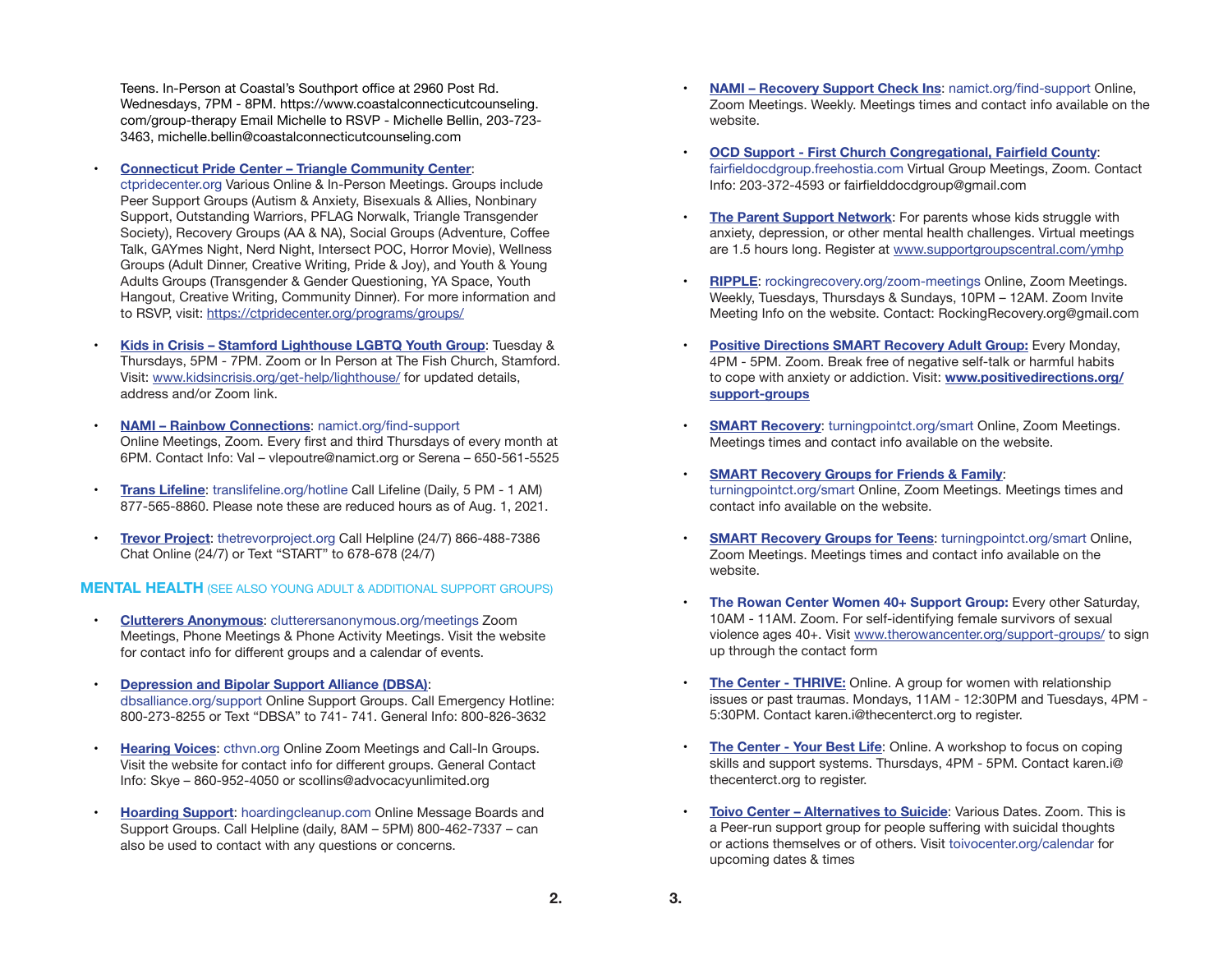**• TurningPointCT - Free Peer Support** with Ally, Peer Support Specialist, for teens & 20s: In-person or virtual. Call/text Ally Kernan: 203-858-1819

#### **SEX ADDICTION**

**[Sex Addiction Anonymous \(SAA\)](https://saa-recovery.org/meetings/): saa-recovery.org/meetings** Telemeetings, Online Zoom Meetings. Meetings times and contact info available on the website.

#### **SUBSTANCE USE & ADDICTION**

- **[CCAR](https://ccar.us/):** ccar.us Online Recovery Coach Chat, Online Coffee Lounge Chat, Virtual Support Meetings and Telephone Recovery Support. Services and Meeting Times available on the website. Contact Info: 866-205-9770
- • **[CT Alcoholics Anonymous](https://ct-aa.org/meetings/?tsml-day=any&tsml-query=bridgeport)**: ct-aa.org/meetings Online & In-Person Meetings. Meetings times and contact info on the website. General Info: 866-783-7712
- **[The C.A.R.E.S. Group](http://www.thecaresgroup.org/): thecaresgroup.org Online, Zoom Meetings.** Weekly, Mondays, 7PM – 9PM. Zoom Invite Meeting Info available on the website.
- **[CT Regions of Narcotics Anonymous](https://ctna.org/):** ctna.org In-Person & Online Meetings. Meetings times and contact info available on the website. General Info: 800-627-3543 or info@ctna.org
- **[NAMI Friends & Family Community Support Groups](https://namict.org/find-support/support-groups/):** namict.org/find-support Online, Zoom Meetings. Weekly. Meetings times and contact info available on the website.
- **NAMI Opioid Support Family Group Meetings: namict.org/find**support Online, Google Hangout Meetings. Mondays, 6:30PM – 7:30PM. Contact Info: Paul – 860-882-8674 or pbrainerd@namict.org or Pat – admin@namict.org
- **NAMI Opioid Support Recovery Group Meetings: namict.org/** find-support Online, Google Hangout Meetings. Wednesdays, 6:30PM – 7:30PM. Contact Info: Paul – 860-882-8674 or pbrainerd@namict.org or Pat – admin@namict.org
- **[New Canaan Parent Support Group](http://ncparentsupportgroup.org/ ): ncparentsupportgroup.org Online.** Zoom Meetings. Weekly, Thursdays, 7PM – 8:30PM. Zoom Invite Meeting Info available on the website. Contact Info: Paul – 203-564-6374
- **RIPPLE Rocking Recovery Late Night Support Group:** rockingrecovery.org/zoom-meetings

Online, Zoom Meetings. Weekly, Tuesdays, Thursdays & Sundays, 10PM – 12AM. Zoom Invite Meeting Info available on the website. Contact Info: RockingRecovery.org@gmail.com

- • **[SMART Recovery](https://turningpointct.org/smart/)**: turningpointct.org/smart Online, Zoom Meetings. Meetings times and contact info available on the website.
- • **[SMART Recovery Groups for Friends & Family](https://turningpointct.org/smart/)**: turningpointct.org/smart Online, Zoom Meetings. Meetings times and contact info available on the website.
- • **[SMART Recovery Groups for Teens](https://turningpointct.org/smart/)**: turningpointct.org/smart Online, Zoom Meetings. Meetings times and contact info available on the website.
- **Smoking Quitline: Call 800-QUITNOW**
- **Substance Use Access Line: Call 800-563-4086**
- • **[Women for Sobriety](https://womenforsobriety.org/meetings/)**: womenforsobriety.org/meetings Online Meetings. Meetings times and contact info available on the website. General Info: 215-536-8026 or contact@womenforsobriety.org

### **SUICIDE LOSS, BEREAVEMENT AND GRIEF**

- **American Foundation for Suicide Prevention Healing [Conversations](https://afsp.org/healing-conversations)**: afsp.org/healing-conversations Chat on the Phone or Online Meetings. Healing Conversations is an opportunity for those who have lost someone to suicide to speak with a volunteer who is a survivor of suicide loss. Visit the website to fill out a form to be contacted.
- **[The Den for Grieving Kids](https://www.familycenters.org/The-Den-for-Grieving-Kids): Young Adult Bereavement Group (Available**) in Spanish too) – Greenwich
- **Friends for Survival:** Online groups. February (Healing Your Traumatized Heart), March (Memorials and Rituals That Help Us Heal), April (Understanding the Reactions of Others). Groups for Moms, and Spouses & Partners also available. Visit <https://friendsforsurvival.org/meetings>for more info and registration.
- **[Family Centers](https://familycenters.org/Support-Groups-and-Services):** familycenters.org/Support-Groups-and-Services Offers a range of specific bereavement/grief support and counseling groups, Zoom. See below for groups available and visit the website for more information on each, including contact info and meeting times.
	- **Dialectical Behavior Therapy Adult Groups**
	- Changing Families Workshop for Children Coping with Divorce **Stamford**
	- General Bereavement Group Darien
	- Caregivers Support Groups Darien
	- Spousal Bereavement Group Darien
	- • Loss of Adult Child Darien
	- • Loss of Loved One to Suicide Darien

**5.**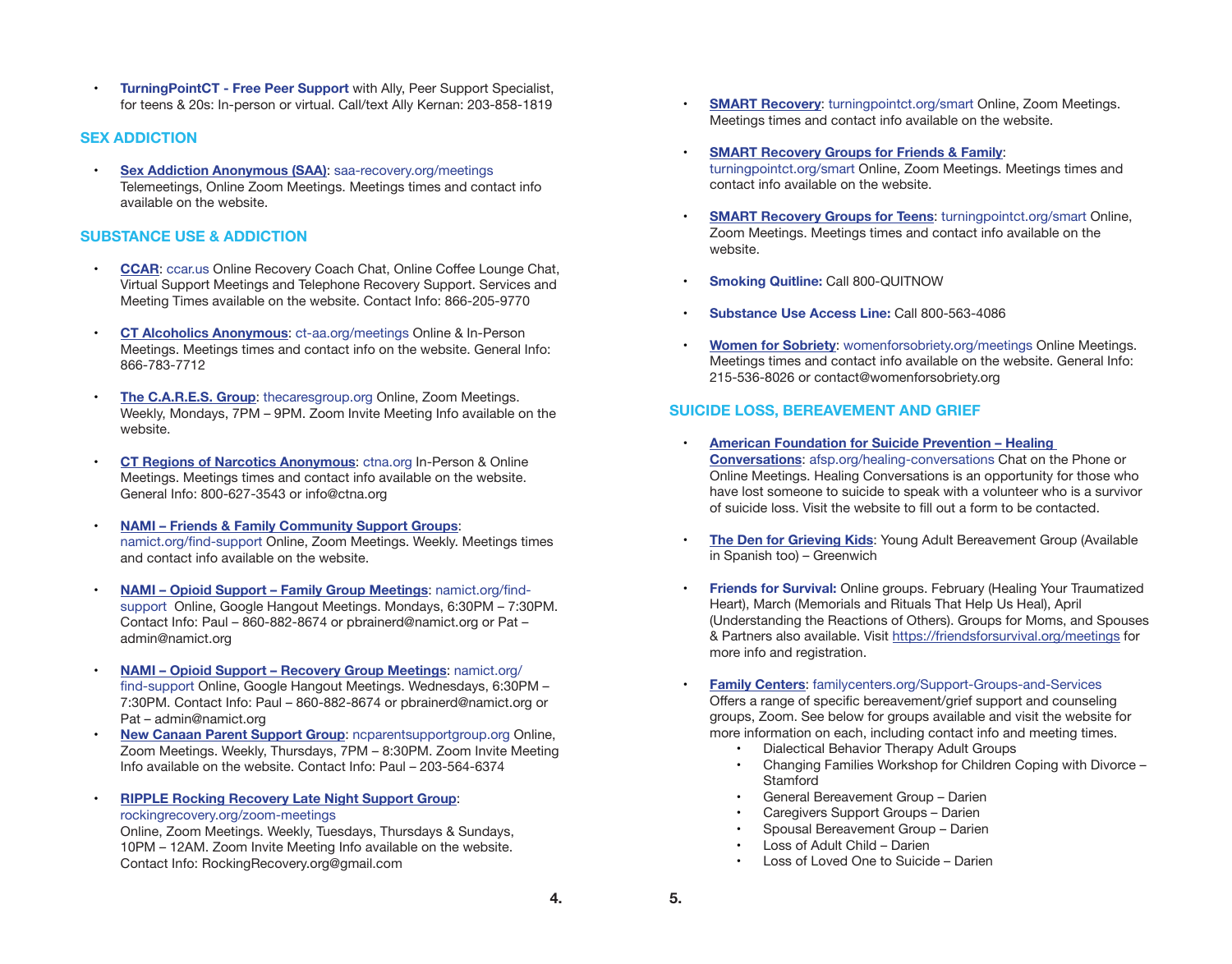- • **Jewish Family Service of Fairfield County - [Bereavement](https://www.ctjfs.org/counseling/groups/#third) Support [Group](https://www.ctjfs.org/counseling/groups/#third)**: Thursdays, 7:30PM. Zoom. Visit: [https://www.ctjfs.org/](https://www.ctjfs.org/counseling/groups/#third) [counseling/groups/#third](https://www.ctjfs.org/counseling/groups/#third) and fill out a Google Form to sign up.
	- **Southwest CT Suicide Loss Support Groups:** 
		- **Darien: Mondays at 6PM. Center for Hope. Call Ashleigh at** 203-599-3782
		- **• Greenwich**: 1st Mondays at 7:30PM. 2nd Congregational Church. Call 203-434-0369
		- **Trumbull:** 2nd Wednesdays from 7PM 8:30PM. Congregational Church. Email cmorris@trumbull-ct.gov
		- **• Westport**: 3rd Mondays from 7:30PM 9:30PM. Christ and Holy Trinity Church. Mackenzie House. Call Diane at 720-838-3880
- **TAPS Military Survivor Events Various Groups: Various online** groups. Including Writing as a Healing Tool, Parents of Suicide Loss, Surviving Parents, Spouses & Partners, Young Adults, Men, Mixed Media Journaling, Suicide Loss Survivor, Accident Loss Survivor, Illness Loss Survivor, Combat Loss Survivor and more. Visit [https://www.taps.org/](https://www.taps.org/events/?tag=Online) [events/?tag=Online](https://www.taps.org/events/?tag=Online) for more info and registration.

**YOUTH AND YOUNG ADULTS** (SEE ALSO MENTAL HEALTH AND ADDITIONAL SUPPORT GROUPS)**:**

- **The Den for Grieving Kids Young Adult Bereavement Group:** familycenters.org/The-Den-for-Grieving-Kids Online Meetings. Alternate Wednesdays, 7PM – 8PM. Contact Julianne Green: 203-655-4693
- **[GoLiveGirl](https://golivegirl.org) Programming Groups:** For middle school, high school and college girls to learn mental health and leadership skills. For more info, visit [https://golivegirl.org](https://golivegirl.org/)
- **High School Support Group:** For high school students dealing with anxiety and to learn helpful skills. Wednesdays, 4PM - 5PM. Starting March 16th. Zoom. Visit [www.positivedirections.org/events](http://www.positivedirections.org/events) to RSVP.
- **Join Rise Be Discord Support Space:** A server to connect CT's young adults (18-29) to form a community of peers in recovery. Join by clicking <https://discord.com/invite/qcshPXqJvZ>
- **Join Rise Be The Cozy Corner:** Virtual young adult peer support group. Wednesdays, 7PM - 8PM. Email joinrisebe.org for more info or click [https://us06web.zoom.us/j/81384783766?pwd=SExkcG1Da2g5T1R5Z0Ft](https://us06web.zoom.us/j/81384783766?pwd=SExkcG1Da2g5T1R5Z0FtVitzVFJWdz09#success) [VitzVFJWdz09#success](https://us06web.zoom.us/j/81384783766?pwd=SExkcG1Da2g5T1R5Z0FtVitzVFJWdz09#success) to join
- **NAMI Young Adult Connection Community Groups:** namict.org/find-support Online, Zoom Meetings. Meetings times and contact info available on the website.
- **Positive Directions Making a SMART Move Young Adult Group:** Every Wednesday, 5PM - 6PM. Zoom. Break free of negative self-talk or harmful habits to cope with anxiety or addiction. Visit: [www.positivedirections.org/](http://www.positivedirections.org/support-groups) [support-groups](http://www.positivedirections.org/support-groups)
- **The Rowan Center Support Group: Wednesdays, 6PM 7PM. Zoom.** For victims and survivors of sexual abuse. Visit [www.therowancenter.org/](http://www.therowancenter.org/support-groups/) [support-groups/](http://www.therowancenter.org/support-groups/) to sign up through the contact form
- **[SMART Young Adult Meetings](https://turningpointct.org/smart/): turningpointct.org/smart Online, Zoom** Meetings. Meetings times and contact info available on the website.
- • **[SMART Recovery Groups for Teens](https://turningpointct.org/smart/)**: turningpointct.org/smart Online, Zoom Meetings. Meetings times and contact info available on website.
- • **[Turning Point CT](https://turningpointct.org/ )**: turningpointct.org Online resources including Q&A, videos, podcasts, map, weekly virtual social events, Discord server, and more - by and for young people in CT. Visit the website for updated information, events and support.
- **TurningPointCT** Free Peer Support with Ally, Peer Support Specialist, for teens & 20s: In-person or virtual. Call/text Ally Kernan: 203-858-1819

#### **ADDITIONAL SUPPORT GROUPS:**

- **[Alzheimer's Association Caregiver Support Groups](https://www.alz.org/ct): alz.org/ct** Online Meetings. Contact Info: Call 800-272-3900 for program details.
- **• CT Legal Services' Immigrant Legal Advice Helpline**: 800-798-0671
- • **[Community Autism Socials at Yale](https://www.meetup.com/ProjectCASY/)**: meetup.com/ProjectCASY Social groups for adults with ASD & parents: , Online Events
- **• Institute on Aging Friendship Hotline/Warmline** for any person over 60 years old living with a disability & caregivers of older disabled adults: Call 800-971-0016 (24/7)
- • **Jewish Family Service of [Fairfield](https://www.ctjfs.org/counseling/group-counseling-and-support-group/#third) County – Divorce Support [Group](https://www.ctjfs.org/counseling/group-counseling-and-support-group/#third)**: Mondays, 1PM. Zoom. [Visit https://www.ctjfs.org/counseling/](Visit https://www.ctjfs.org/counseling/groups/#fourth) [groups/#fourth](Visit https://www.ctjfs.org/counseling/groups/#fourth) to sign up.
- • **[NAMI –Veteran Connection Recovery Support Group](https://namict.org/find-support/support-groups/)**: namict.org/find-support The first and third Wednesday of every month at 6:30PM. Online, Zoom Meetings. Contact Info: Don – 203-378-2500, Pat – admin@namict.org or Mandi – 203-589-0628
- **Newport Healthcare Support Group for Therapist Moms:** 2nd Wednesdays of each month, 12PM - 1PM. Hybrid (mix of in-person & virtual). Join over Zoom or in-person at 300 Church Street, suite 205 Wallingford, CT 06492. For moms who work in mental healthcare. RSVP **7.** with Erin at 203-231-0042 or erin.swett@newportacademy.com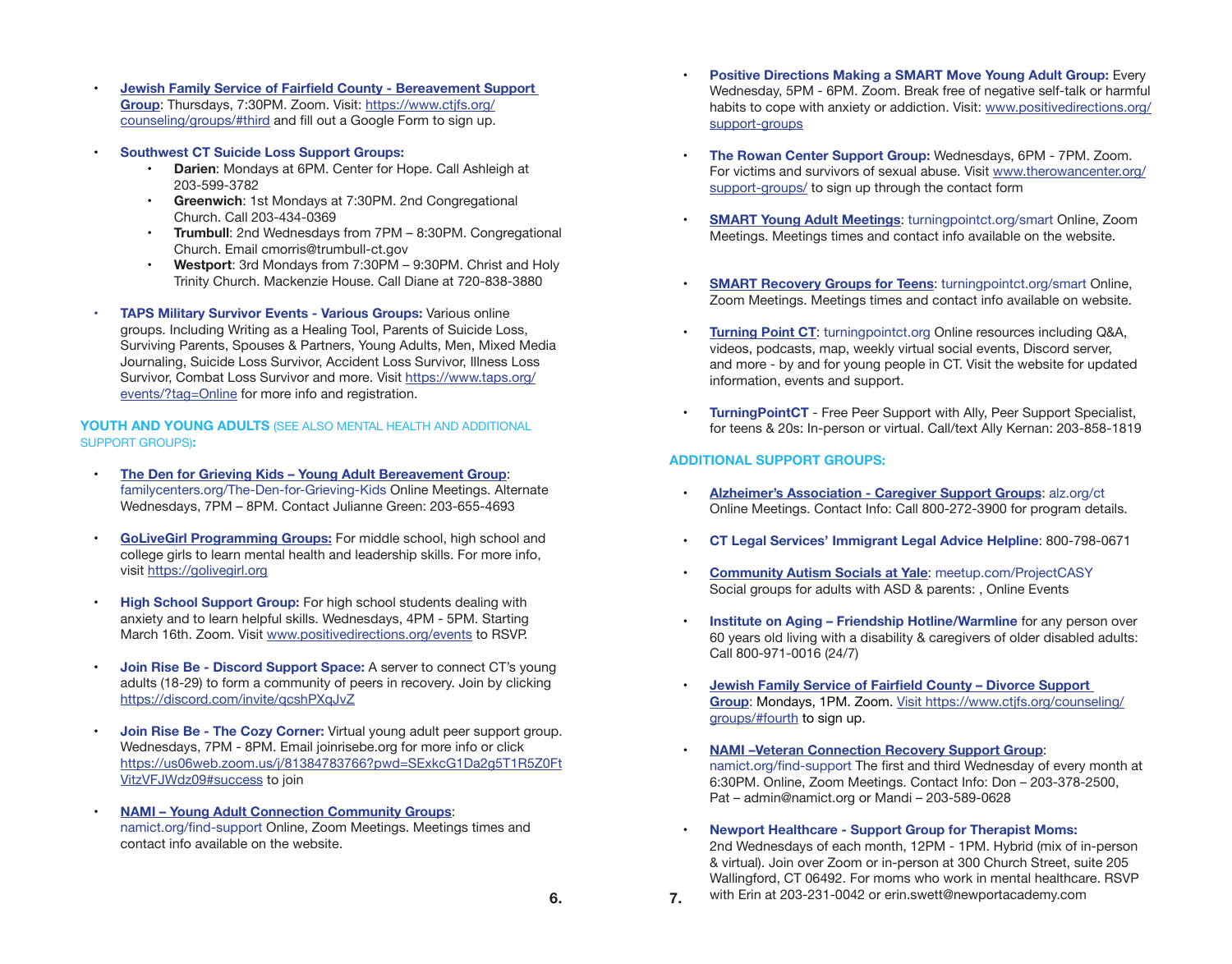- **Peer to Peer Group for ALL First Responders (Police, Corrections, Fire, EMS & Dispatch**): Every Friday at 10AM. In person at 237 Danbury Road, Wilton OR join Zoom by texting Stacy Raymond your email address at (203) 493-0344. Sponsored by the Fairfield County Trauma Response Team
- **[Positive Directions Alzheimer's Support Group](https://www.positivedirections.org/support-groups): Every Other** Thursday at 10AM. Zoom. For Alzheimer caregivers to seek advice and encouragement. Visit: www.positivedirections.org/support-groups
- **[RIPPLE Rocking Recovery RSS Community Conversations](http://rockingrecovery.org/zoom-meetings/
):** Wednesdays, 7PM. Zoom. For certified Peers (Recovery Support Specialists) to come together and support one another. Visit: http:// rockingrecovery.org/zoom-meetings/
- • **[SMART Medical & Mental Health Professionals in Recovery](https://www.smartrecovery.org/community/forums/31- Medical-amp-Mental-Health-Professionals-in-Recovery)**: smartrecovery.org/community Online Peer Support Forum
- **Teacher Support Group:** Counselor-led support group for teachers and other support professionals. Beginning March 30th. Wednesdays, 7PM - 8PM. Virtual. RSVP at [www.positivedirections.org/events](http://www.positivedirections.org/events)
- **Toivo Women's Group:** Various Dates. Zoom. A welcoming space for women to gather to share with and support one another through life's daily challenges. Visit: <http://toivocenter.org/calendar/>for upcoming dates & times
- **• Toivo Various Artistic Groups:** Groups include: Yoga, Live Qigong, Creative Experssions and more. Zoom. Visit: [http://toivocenter.org/](http://toivocenter.org/calendar/) [calendar/](http://toivocenter.org/calendar/) for upcoming dates & times
- **• The Jewish Family Service of Fairfield County - Trauma-Informed Groups**: Trauma Informed Yoga: Tuesdays, 11:30AM - 12:30PM (Beginning March 1, 2022). Brain Fitness Trauma Focused Group: Wednesdays, 10:30AM - 11:30AM (Beginning March 2, 2022). To sign up for either group, visit [www.ctjfs.org/counseling/groups/#fourth](http://www.ctjfs.org/counseling/groups/#fourth)

#### **FREE PEER SUPPORT FOR FRIENDS & FAMILIES**

Support for families of individuals with addiction or addiction & mental illness.

- **[The C.A.R.E.S. Group](http://www.thecaresgroup.org/):** thecaresgroup.org Online, Zoom Meetings. Weekly, Mondays, 7PM – 9PM. Zoom Invite Info available on the website.
- • **[Mountainside Friends & Family Support Group](https://mountainside.com/event-groups/friends-family-support- group#canaan)**: mountainside.com Online Meetings. Meetings times and contact info available on the website. General Info: 800-500-0399
	- **[NAMI Friends & Family Community Support Groups](https://www.namisouthwestct.org/online-support 
	):**
- **• Norwalk**: Third Tuesday of the Month, 7PM-8:15PM at Rowayton United Methodist Church.
- **Fairfield:** Third Wednesday of the Month, 7PM 8PM at First Church Congregational.
- **Westport:** Fourth Wednesdays of the Month, 6:30PM 8PM at Greens Farms Church.
- **Online:** First Tuesday of the Month, 6:30PM 8PM, register at chosen date: [www.namisouthwestct.org/online-support](http://www.namisouthwestct.org/online-support )
- **NAMI Opioid Support Family Group Meetings: namict.org/find**support Online, Google Hangout Meetings. Mondays, 6:30PM – 7:30PM. Contact Info: Paul – 860-882-8674 or pbrainerd@namict.org or Pat – admin@namict.org
- **[New Canaan Parent Support Group](http://ncparentsupportgroup.org/ ):** ncparentsupportgroup.org Online, Zoom Meetings. Weekly, Thursdays, 7PM – 8:30PM. Zoom Invite Meeting Info available on the website. Contact Info: Paul – 203-564-6374
- • **[Positive Directions Friends and Families Group](https://www.positivedirections.org/support-groups)**: www.positivedirections.org/support-groups Online, Zoom Meetings. Weekly, Mondays 5 – 6PM. Zoom Invite Meeting Info available on the website. Contact: info@positivedirections.org
- • **[SMART Recovery Groups for Friends & Family](https://turningpointct.org/smart/)**: turningpointct.org/smart Online, Zoom Meetings. Meetings times and contact info available on the website.
- **• The Jewish Family Service of Fairfield County - Caregivers Support Group:** Every other Sunday, 11:15AM. Zoom. Visit [https://www.ctjfs.org/](https://www.ctjfs.org/counseling/groups/#third) [counseling/groups/#third](https://www.ctjfs.org/counseling/groups/#third) for more information and to sign up.
- • **Family Support Group:** Online. For parents of adult children, spouses and other family members who have family who struggle with mental health challenges. The last Wednesday of every month, 7:30PM - 9PM. Email info@inspirerecoveryct.com to register for link.

#### **PARENTING SUPPORT FOR CAREGIVERS OF CHILDREN WITH BEHAVIORAL & EMOTIONAL NEEDS**

- **[Autism Services & Resources CT \(ASRC\)](https://ct-asrc.org/calendar/): ct-asrc.org/calendar Online** Meetings & Events. \*Note: some events may require payment. Parent Support Groups are free. Meetings times and contact info available on the website. General Info: 203-265-7717
- • **[CT Family Support Network \(CTFSN\) Parents Supporting Parents](https://ctfsn.org/parents-supporting-parents/
)**: ctfsn.org/parents-supporting-parents Online Meetings. Call for info: 877- 376-2329 or email commsdirector@ctfsn.org
- • **[NAMI CAN CT Support Group Child and Adolescent Network](https://www.namisouthwestct.org/online-support.)**: https://www.namisouthwestct.org/online-support Online. Every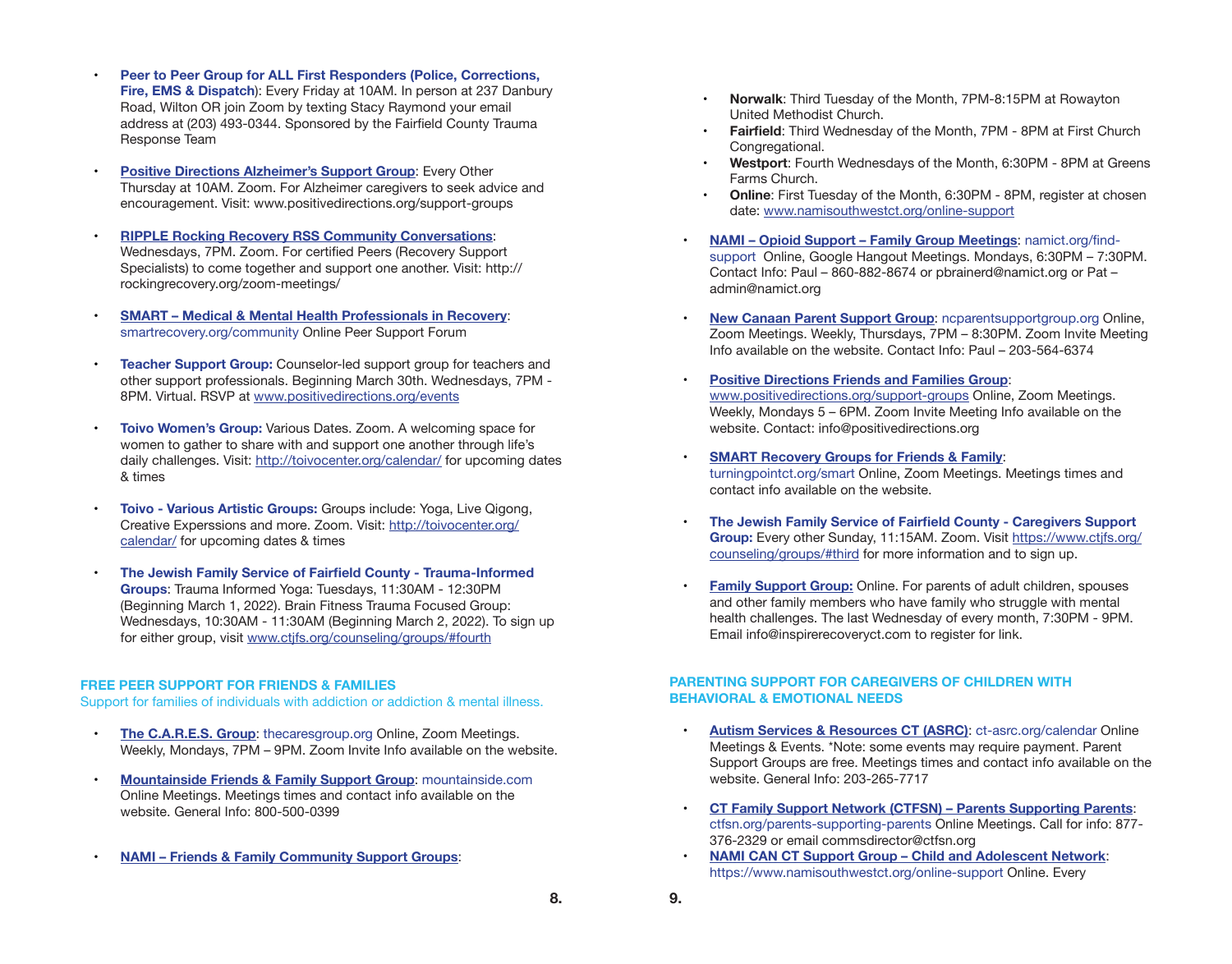Wednesday, 10AM - 11:30AM. Contact Pat at admin@namict.org for the meeting password. Online. 1st Monday of the Month, 10AM - 11:30AM. Contact Beth at 203-984-0123 or Vanessa at 203-970-4130 for meeting password.

• **[The Youth Mental Health Project – Parent Support Network](https://ymhproject.org/events/)**: ymhproject.org/events Online Meetings. Available for anyone in the country. Meetings times and contact info available on the website.

# **Need Naloxone Training and/or kits?**

Contact us: info@thehubct.org

# **Scan below to follow The Hub on social media and visit our website for additional resources.**



AN' NASAL SPRAY 4 mg

**www.TheHubCT.org**